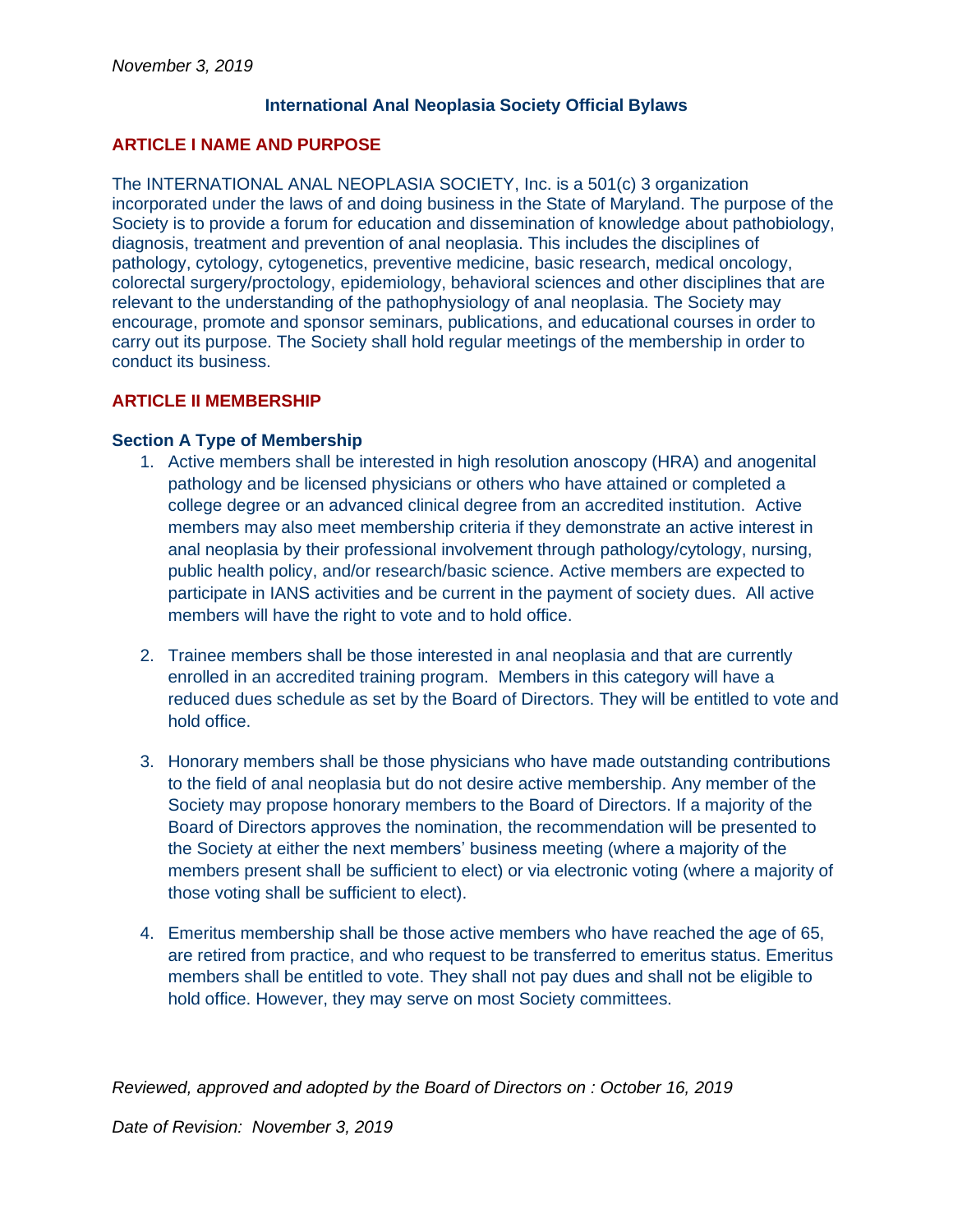# **Section B Election to Membership**

- 1. ACTIVE MEMBERS Application shall be made by the individual desiring membership in the Society by signature on the membership application or electronic application form. The application must document the individual's medical training and degree or college degree or training from an accredited institution. Acceptance to membership may not be refused by reason of age, sex, race, creed, religion, political affiliation, sexual orientation, or national origin. Refusal of membership may include activities by the applicant that would be detrimental to the reputation or interest of the Society, or behavior, which casts discredit upon the profession of medicine.
- 2. HONORARY MEMBERS. Election of honorary membership shall be by majority vote of the membership at a business meeting or via electronic vote. Nominations for honorary membership may be proposed by any member in good standing and must be approved by a majority of the Board of Directors prior to being voted upon by the membership.

## **Section C Loss of Membership**

1. An active, associate, or trainee member shall be dropped from membership for nonpayment of dues 90 days after their annual dues anniversary date. They may reinstate their membership within the first year by paying the arrearage amount and thereafter by paying a new initiation fee and the annual membership dues.

2. Any member may voluntarily withdraw membership at any time. Notification of withdrawal shall be given in writing.

3. Any member may be removed from membership by a majority vote of the Board of Directors provided that the reasons for this action were addressed formally by the Ethics Committee under the terms of the Code of Ethics and notification of expulsion has been sent by registered mail to the home address as listed with the Society Office. Due cause for such removal may include activities by the member that are detrimental to the reputation or interest of the Society, or behavior, which casts discredit upon the profession. Removal for age, sex, creed, sexual orientation, national origin, political, religious or racial reasons is prohibited.

## **ARTICLE III OFFICERS**

### **Section A President**

The President shall be the executive officer of the Society and shall preside at the members' business and special meetings and at meetings of the Board of Directors. The first president shall serve for three years. After the first presidential term, all presidential terms will span between three consecutive business meetings. No person will hold the post for more than two consecutive terms. The President may appoint such committees as are necessary for the

*Reviewed, approved and adopted by the Board of Directors on : October 16, 2019*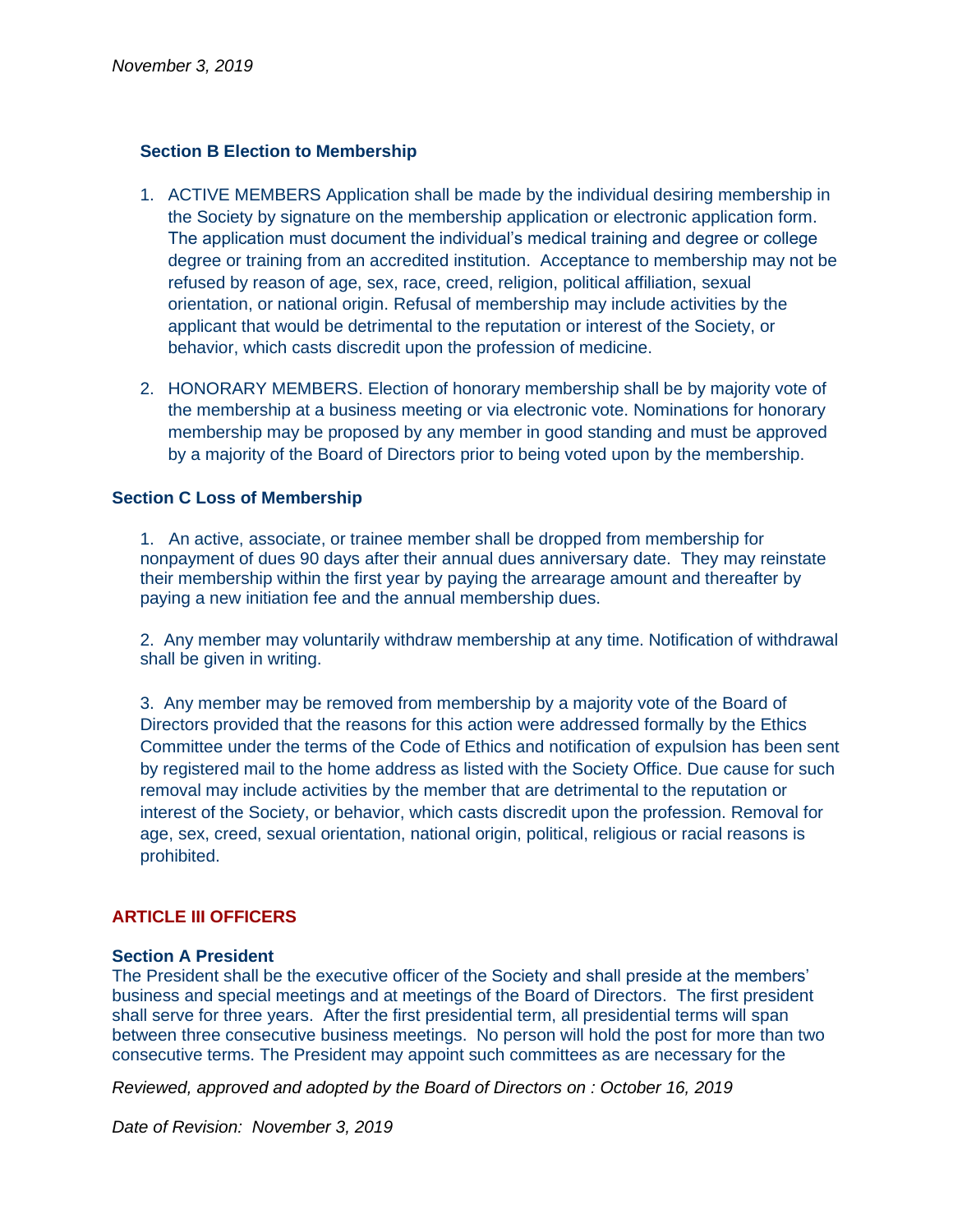conduct of the Society.

# **Section B President Elect**

The President Elect will act as Vice President, and in the absence of the President will preside at meetings of the Society and of the Board of Directors. The first President Elect shall be an exofficio member of all committees and will then automatically succeed to the Office of President. After that time, all terms for the office of President-Elect will span between three consecutive business meetings. No person will hold the post for more than two consecutive terms.

## **Section C Secretary-treasurer**

The Secretary-treasurer shall oversee the records of the Society and shall be an ex-officio member of all committees. He/she shall oversee the financial records and overall collections and disbursements in accordance with the Bylaws and at the direction of the Board of Directors. At the end of each fiscal year, the Secretary-treasurer shall have the books audited and submit this together with a report to the Board of Directors and to the Membership. The Secretarytreasurer will serve for a term that spans between three consecutive business meetings. No person will hold the post for more than two consecutive terms.

## **Section D Elections of Officers**

- 1. Nominations will be made by the Nominating Committee (see Article VI, Section B). The official slate of officers and Members-at-Large proposed by the Nominating Committee shall be submitted to the entire voting membership by electronic mail at least 30 days prior to the election.
- 2. The nominee for an office obtaining a simple majority of votes cast by the voting membership present at the Business Meeting or by prior electronic voting of membership not present at the meeting shall be elected.

# **ARTICLE IV BOARD OF DIRECTORS**

The Board of Directors shall consist of the immediate Past President, President, President Elect, Secretary-treasurer seven (7) Members-at-Large, and two (2) ex-officio members that may include an emeritus former board member and a community representative. Officers shall be elected at the time of the members' business meeting by a majority vote of active members present and voting or via a majority of those voting by electronic vote. Terms span between three consecutive members' business meetings. Any officer candidate must have previously served one term on the Board of Directors. Members-at-large shall be elected every three consecutive members' business meeting by a majority vote of active members voting or via a majority of those voting by electronic vote. Unless under exceptional circumstances, Membersat-Large will be Active Members of at least one year's good standing. No Member-at-Large to the Board of Directors shall serve in that capacity more than three (3) consecutive terms. The Executive Committee shall consist of the President, Immediate Past President, President-Elect and Secretary-treasurer.

The Board of Directors shall conduct the activities of the Society and shall convene for such purpose at its discretion, except that it shall meet at the time of the members' business/scientific meeting. Action by the Board arrived at by correspondence, including the electronic method of email, shall be valid as though the Board had actually assembled. Any vote or meeting conducted electronically must be conducted by the Board member from an email address that is consistent with the registry of Board member emails kept by the Secretary-treasurer. A quorum

*Reviewed, approved and adopted by the Board of Directors on : October 16, 2019*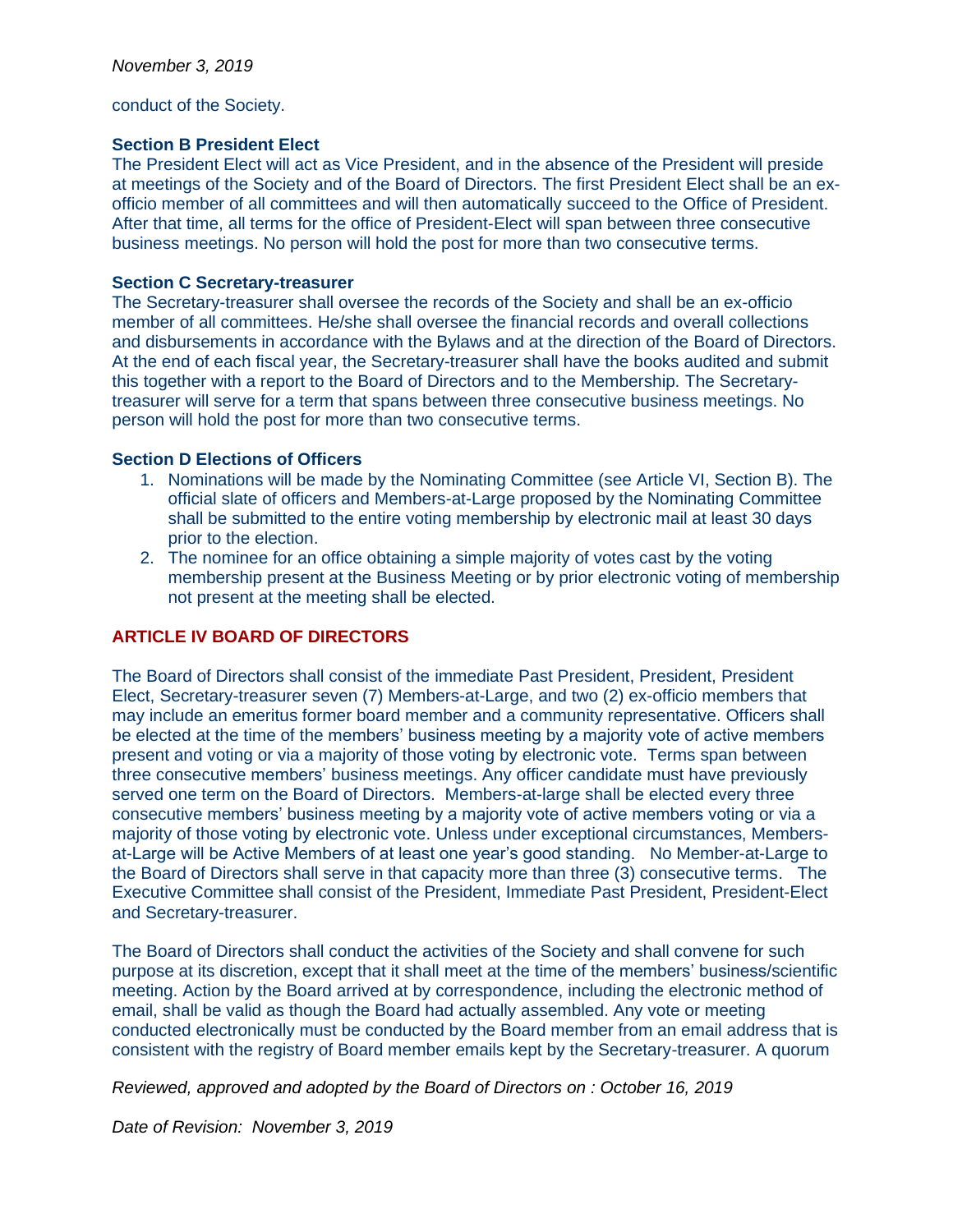### *November 3, 2019*

shall consist of five (5) members of the Board and action by a majority of those participating shall be binding.

Should an officer or Member-at-Large remove him/herself or be removed for cause, the election of that officer or Member-at-Large will be rescinded and the Nominating Committee will propose a successor for that term to the Board of Directors, the exception being the office of the immediate Past President, which will remained unfilled until the next election. Should the President remove him/herself or be removed for cause, the President Elect will assume the office of President for the remainder of the term, and would be eligible, if he/she desired, to stand for a second full term.

## **ARTICLE V MEETINGS**

### **Section A Members' Business Meeting**

A members' business meeting shall generally be held in conjunction with the scientific meeting. Additionally, a members' business meeting may also be held at a time and place designated by Board of Directors.

### **Section B Special Meetings**

Special meetings may be called at any time by the Board of Directors.

## **Section C Notice of Meetings**

Notice of special meetings shall be sent to all members at least sixty (60) days before such meeting, together with an announcement of any business to be conducted at that time.

### **Section D Quorum at Members' Business Meetings and Special Meetings**

After official notice of a meeting (members' business meeting or special), as outlined in Section C, those active members in attendance at the members' business or special meeting shall be sufficient to constitute a quorum for the transaction of business.

## **ARTICLE VI COMMITTEES**

#### **Section A The Membership Committee**

The Membership Committee shall consist of the President Elect and three (3) or more active members in good standing appointed by the President. The Membership Committee shall be responsible for upholding the membership standards set forth in the Bylaws. Members can serve on the Membership Committee for a maximum of two terms.

#### **Section B The Nominating Committee**

The Nominating Committee shall consist of five (5) active members of the Society. The President shall be chairman of the committee, and the remaining four (4) persons shall consist of the President Elect and three active members appointed by the current President of the Society. If any of these shall be unavailable to serve or no longer an active member of the Society, then the current President may appoint any member of the Society to serve on the Nominating Committee in order to have five (5) persons on the committee. They shall propose a slate of candidates for officers of the Society and for membership on the Board of Directors. These candidates for election shall be presented to the members of the Society in accordance with Article III, Section E of these Bylaws. Members of the Nominating Committee shall serve two terms.

*Reviewed, approved and adopted by the Board of Directors on : October 16, 2019*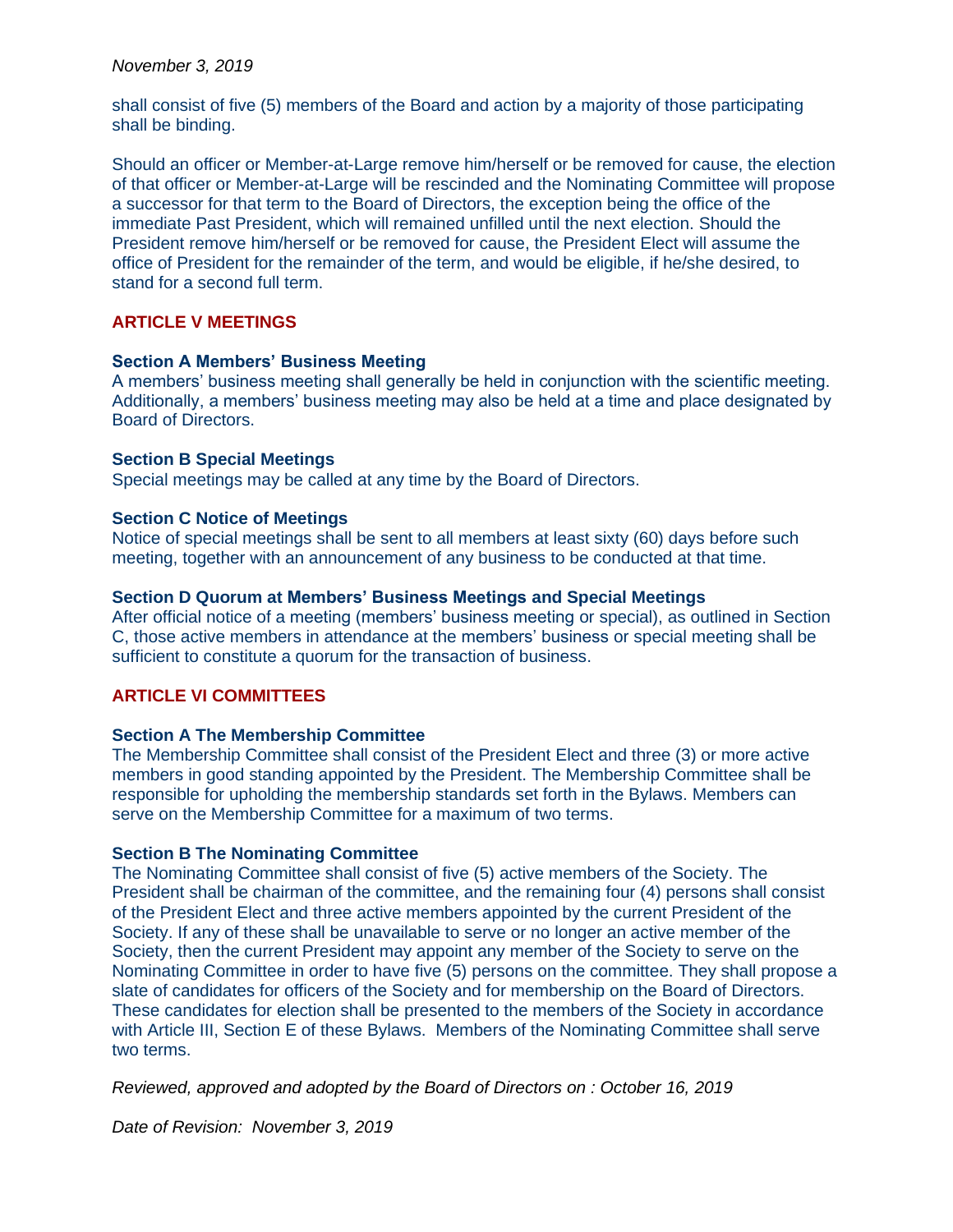### *November 3, 2019*

**Section C The Program and Educational Activities Committee** The Program and Educational Activities Committee shall be responsible for prospective planning, assessment, and evaluation of the scientific and social programs for the annual scientific meeting and all other postgraduate and enduring materials programs. The Committee shall be chaired by the President and consist of three (3) or more active members appointed by the President. It shall:

- 1. Conduct the necessary curriculum development and program content and carry out the continuous assessment and evaluation of the Society's postgraduate courses, scientific meetings, and enduring materials*.*
- 2. Appoint and assist course directors and/or project editors with the President's approval; review, amend and/or approve, and then forward to the Board of Directors the prospective faculty lists from the course directors.
- 3. Fulfill all responsibilities necessary for the approval of courses, meetings, or other educational activities for which CME credit is requested through an accredited third party.
- 4. Develop new methods of education and training of physicians and other providers at all levels, such as online assessment programs, DVDs, etc.

The Committee Chairman and Committee members shall sit for two (2) consecutive terms and may be reappointed at the discretion of the President.

## **Section D The Finance Committee**

The Finance the Secretary-treasurer, and consist of the President Elect (as a voting member) and three (3) or more active members appointed by the President, and shall:

Review the financing Committee shall be chaired by of the Society and make recommendations to the membership.

1. Oversee the annual audit of Society's finances prior to the annual members' business meeting.

Members of the Finance Committee shall sit for two (2) consecutive terms.

## **Section F The Ethics Committee**

The Ethics Committee shall be comprised of the Executive, and shall:

- 1. Oversee the evaluation of matters of professional conduct, to include the investigation and evaluation of grievances brought against members of the Society and, if necessary, to forward those grievances, their report, and their recommendation for action, to the Board of Directors. The Ethics Committee will evaluate and investigate all complaints within the purview of the IANS Code of Ethics.
- 2. Review the Code of Ethics at the time of the bylaw revisions and, if necessary, recommend updates to the Board of Directors.

*Reviewed, approved and adopted by the Board of Directors on : October 16, 2019*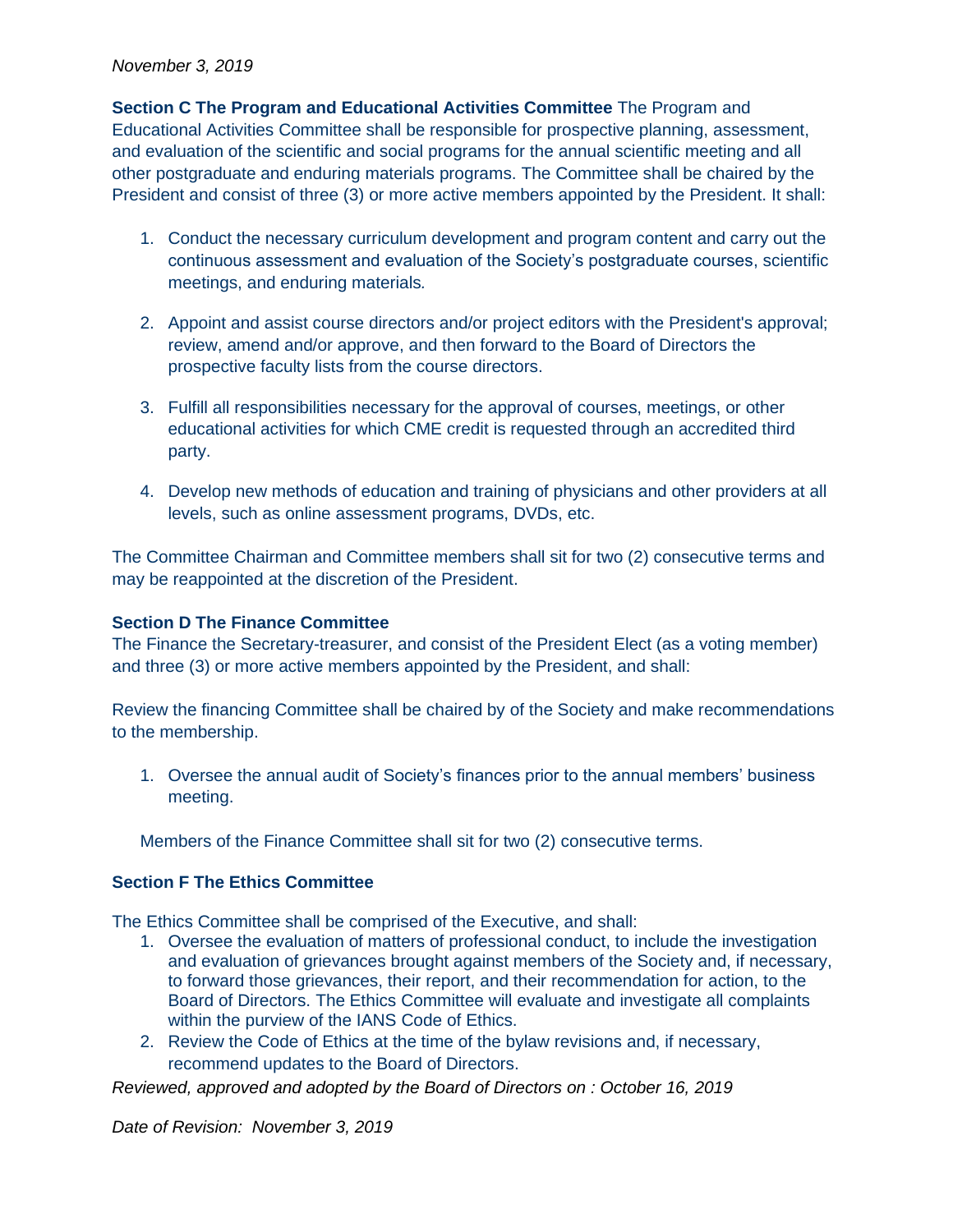*November 3, 2019*

# **ARTICLE VII JOURNAL**

There is no official publication of IANS

## **ARTICLE VIII DUES**

#### **Section A**

Annual dues shall be payable by each active member, including the year in which the initiation fee has been paid. The Board may elect to offer discounted first year dues from time to time including those for course participants who join during the course they are attending.

#### **Section B**

Registration fees for members attending Society courses and meetings shall be fixed by the Board of Directors and shall be payable by active, associate, resident, and honorary members. Such fees shall not be charged to official guests of the Society.

#### **Section C**

The dates of the fiscal year may be set by the Board of Directors, and may be changed by the Board of Directors from time to time if this should become expedient.

# **ARTICLE IX PARLIAMENTARY PROCEDURE**

Parliamentary procedure shall be according to "Robert's Rules of Order," the most recent edition.

### **ARTICLE X AMENDMENTS**

Amendments to the Bylaws may be proposed by three (3) or more active members and must submitted to the Secretary-treasurer with a copy sent to each active member by the Secretary at least thirty (30) days before the members' business meeting. Adoption shall require an affirmative vote of two-thirds of the members eligible to vote who are present at the meeting or of those voting electronically.

## **ARTICLE XI DISSOLUTION OF THE SOCIETY**

### **Section A Dissolution**

The Society may dissolve and end its affairs in the following manner:

- 1. The Board of Directors shall adopt a resolution recommending that the Society be dissolved, and directing that the question of such dissolution be submitted to a vote at a meeting of the voting members. Written or printed notice stating that the purpose, or one of the purposes, of such meeting is to consider the advisability of dissolving the Society shall be given to each voting member within the time and manner provided in the Bylaws for the giving of notice of meetings of voting membership. A resolution to dissolve the Society shall be adopted upon receiving at least two-thirds of the votes entitled to be cast by members present at such meeting.
- 2. Upon adoption of such a resolution by the membership, the Society shall cease to conduct its affairs except in so far as may be necessary for the end thereof, shall

*Reviewed, approved and adopted by the Board of Directors on : October 16, 2019*